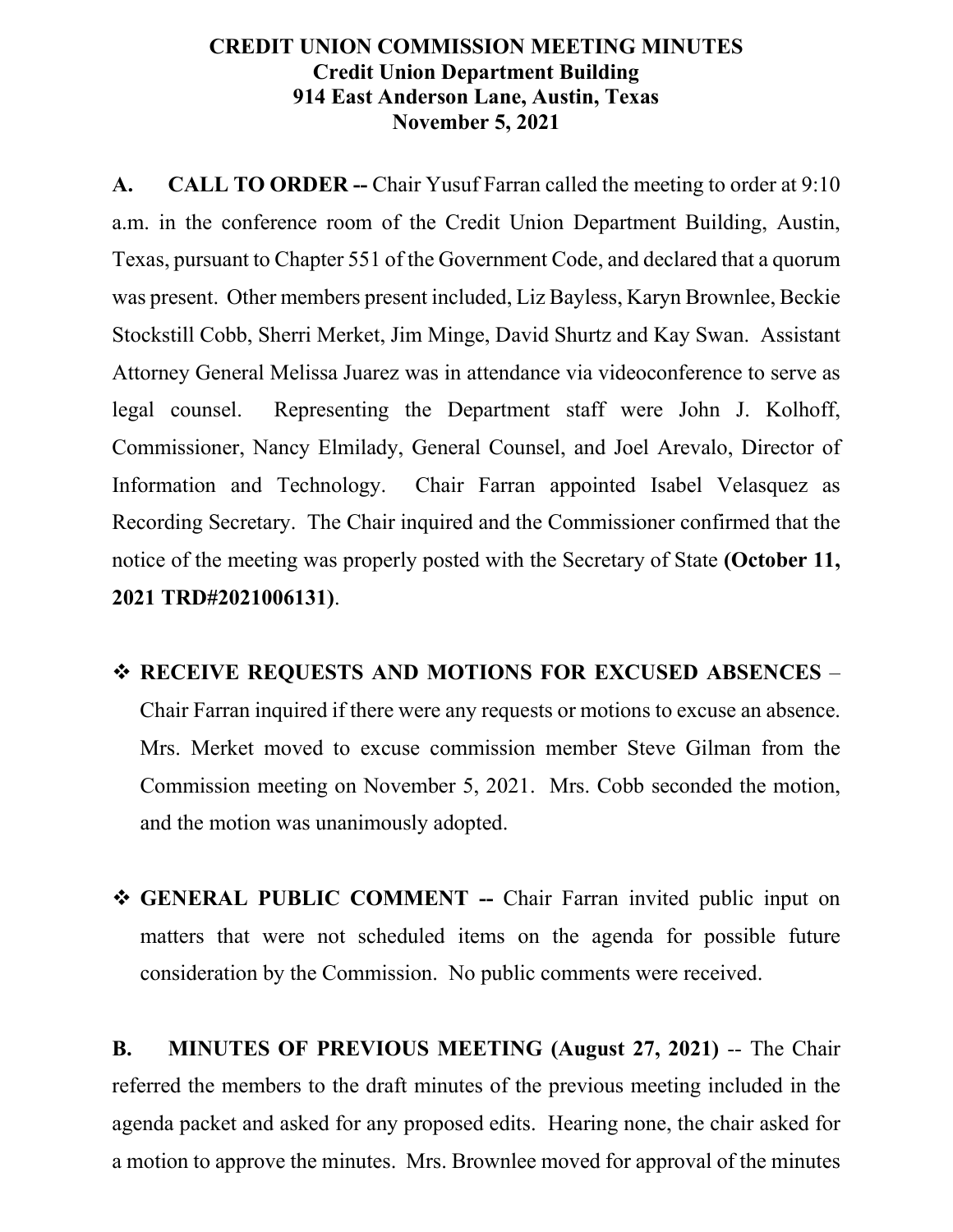of August 27, 2021 as presented. Mrs. Bayless seconded the motion, and the commission carried the motion unanimously.

**C**. **COMISSIONER EVALUATION COMMITTEE - CONSIDERATION OF THE REPORT AND RECOMMENDATIONS OF THE COMMISSIONER EVALUATION COMMITTEE RELATED TO THE COMMISSIONER'S FY 2021 PERFORMANCE REVIEW AND FY 2022 REMUNERATION.** It was the determination of the Chairman to move agenda item (C) to the end of the business agenda.

**D. DEPARTMENT'S FY 2021 BUDGET & FINANCIAL PERFORMANCE –** Commissioner Kolhoff reported that in 2020 the Commission adopted a strategic plan for Fiscal Years 2021-2025. The \$4.3 million FY 2021 budget approved by the Commission in August 2020 includes the maintenance and operating and capital improvement budget in support of the Strategic Plan. At the end of the twelve months, total expenditures were \$3.537 million or approximately 17% less than budgeted projections of \$4.256 million. Almost all lines performed below budgeted levels apart from maintenance costs for FY 2021. Mr. Kolhoff further reported that additional maintenance costs in FY 2021 included \$20,000 water remediation on the exterior of the west wall of the building and \$13,000 that address repairs on the landscaping to the front of the building. Mr. Kolhoff reported that the unspent funds from the FY 2021 budget predominately represents travel related savings because of the pandemic and personnel savings due to vacancies.

After a brief discussion, the Commission took no action.

**E. STATE CREDIT UNION SYSTEM –** Commissioner Kolhoff briefly indicated the Texas economy is rebounding well from the impact of the COVID-19 pandemic. The unemployment rate for Texas declined to 5.9% at month-end August 2021, down from 6.2% from the prior month. Overall, Texas credit unions continue to perform well and the industry for Texas charters remains safe and sound. Earnings performance trends remain at their strongest level during the last five years and asset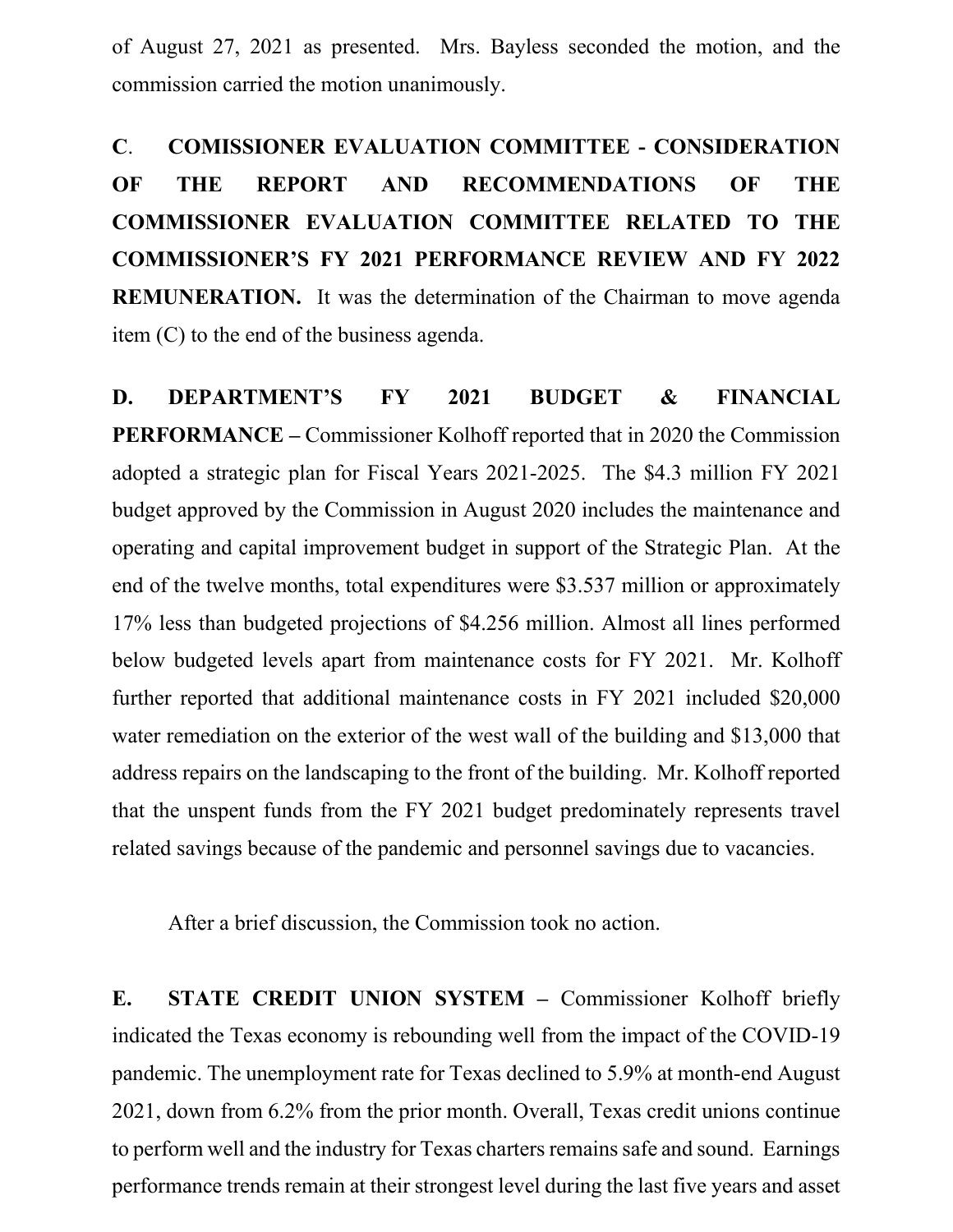quality ratios are sound. Furthermore, the second quarter 2021, earnings performance data for Texas credit unions reflects that high levels of net income have been generated which are enough to cover operating costs and build net worth. Absent any additional stimulus payments, it is anticipated that deposit and asset growth will be controlled at a modest to moderate level and results in a strengthening of net worth ratios for Texas charters. Moving forward, it remains imperative or the Department to continue to work collaboratively with Texas charters to safeguard the financial interests of millions of Texans and work cooperative with our credit unions as they continue to encounter any challenges associated with the pandemic.

After a brief discussion, the commission took no action.

**F. PROPOSED INTERNAL AUDITOR REQUEST (RFP)** – Commissioner Kolhoff reported that the Sunset Commission recommended that the Department initiate an internal audit program that exceeds statutory requirements for an Agency of the Department's size and nature. Department management and the Commission agreed to implement a program and formed an Audit Committee, whose first meeting was held in June 2021. The Department published the approved RFP and the deadline to submit bids was October 22. No bids have been received. We are currently figuring out if there is an issue with the RFP, or if there are some other issues we can look at and then republish.

After a short discussion, the commission took no action.

**G. Adoption of the Department's Equal Employment and Workforce Diversity Plan.** Commissioner Kolhoff explained that Finance Code Section 15.313 requires the Commission to prepare and maintain a written policy statement to assure implementation of a program of equal employment opportunity under which all personnel decisions are made without regard to race, color, disability, sex, religion, age, or national origin.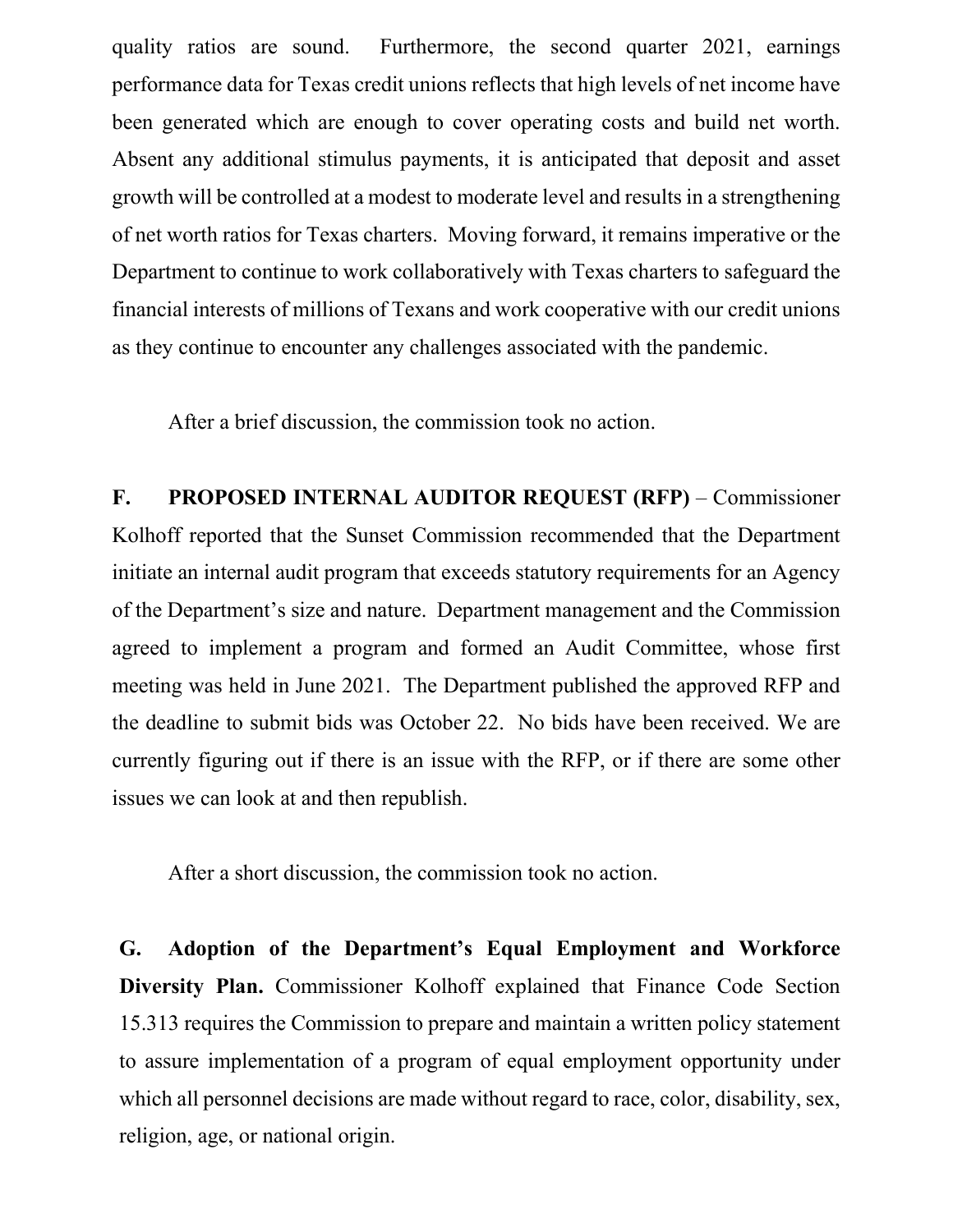After a brief discussion, Mrs. Swan moved that the Commission adopt the Department's Equal Employment and Workforce Diversity Plan as recommended by staff. Mrs. Cobb seconded the motion, and the commission carried the motion unanimously.

## **H. MANDATORY RULE REVIEW**

**(a) Adoption of the Rule Review of 7 TAC, Part 6, Chapter 93, Subchapter A (Common Terms), Subchapter B (Appeals from Commissioner Decisions, Generally), Subchapter C (Appeals of Preliminary Determinations on Applications), Subchapter D (Appeals of Cease and Desist Orders and Orders of Removal), Subchapter E (Appeals of Orders of Conservation), and Subchapter F (Review and Decision by the Commission).** Commissioner Kolhoff reported that Section 2001.039, Government Code, requires that a state agency review and consider for readoption each rule not later than the fourth anniversary of the date on which the rule took effect and every four years after that date. At its February 2020 meeting, the Commission approved a plan which establishes a date for the required review for each of the affected rules. In accordance with that plan, staff has reviewed **7 TAC, Part 6, Chapter 93, Subchapter A (Common Terms), Subchapter B (Appeals from Commissioner Decisions, Generally), Subchapter C (Appeals of Preliminary Determinations on Applications), Subchapter D (Appeals of Cease and Desist Orders and Orders of Removal), Subchapter E (Appeals of Orders of Conservation), and Subchapter F (Review and Decision by the Commission)** and is recommending that no changes be made. The Department received no comments on the notice of intention to review.

After a short discussion, Mrs. Merket moved that the Commission find that the reasons for adopting **7 TAC, Part 6, Chapter 93, Subchapter A (Common Terms), Subchapter B (Appeals from Commissioner Decisions, Generally), Subchapter C (Appeals of Preliminary Determinations on Applications), Subchapter D (Appeals of Cease and Desist Orders and Orders of Removal),**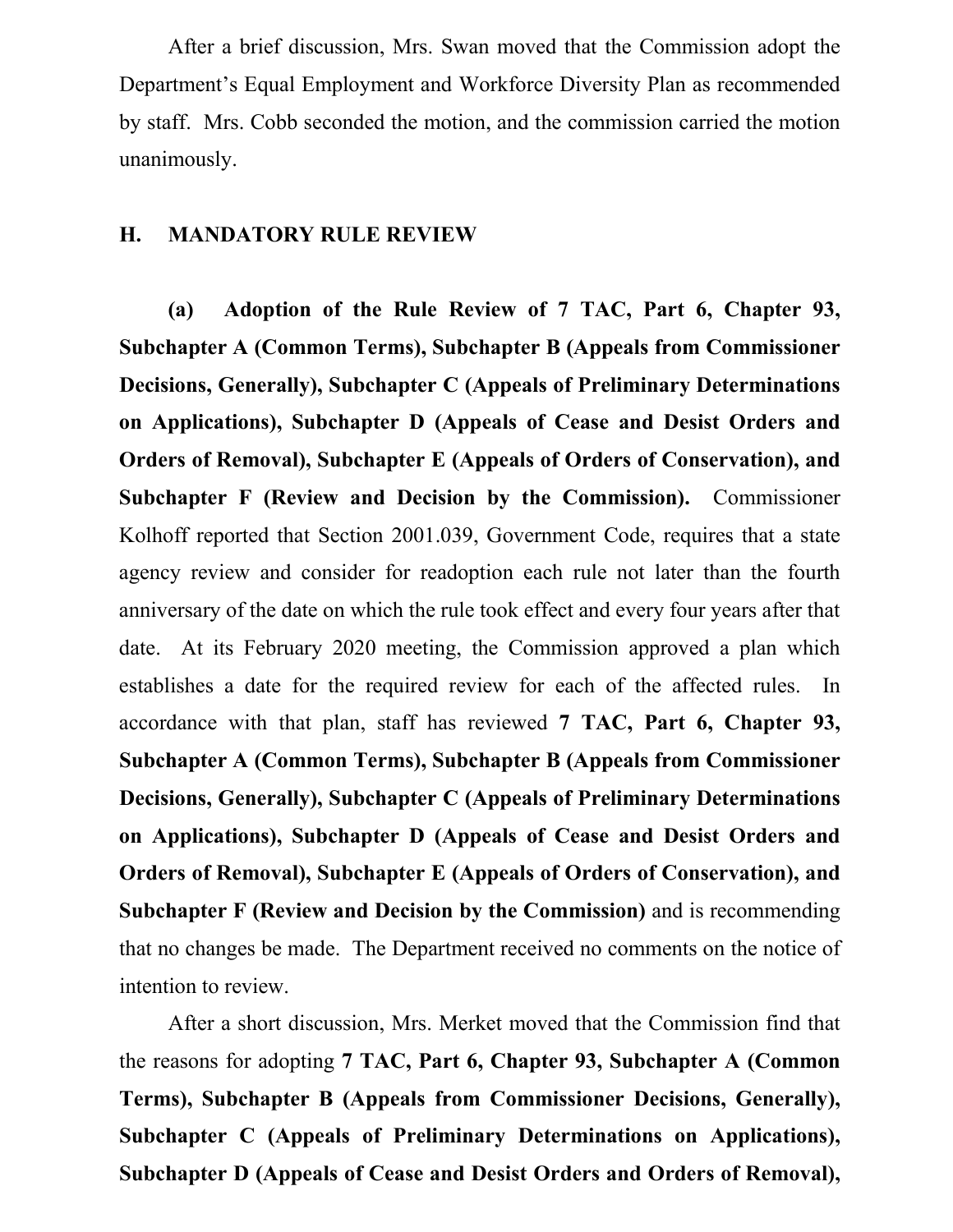**Subchapter E (Appeals of Orders of Conservation), and Subchapter F (Review and Decision by the Commission)** continue to exist and readopt these rules. Mr. Minge seconded the motion, and the commission carried the motion unanimously.

**(b) Adoption of Proposed Amendments to 7 TAC, Part 6, Chapter 91, Subchapter A, Section 91.121 (Complaint Notices and Procedures).**  Commissioner Kolhoff noted that the purpose of the proposed amendments is to implement amendments to Finance Code, Section 15.408 that resulted from the passage of SB 707, 78th Regular Legislative Session (2021). Texas Finance Code, Section 15.408 provides that the Commission shall maintain a system to promptly and efficiently act on complaints filed with the Credit Union Department (Department). The Department received no comments regarding the proposed rule amendments.

After a brief discussion, Mrs. Bayless moved that the Commission adopt the proposed amendments to rule **7 TAC Section 91.121** concerning Complaint Notices and Procedures. Mrs. Swan seconded the motion, and the commission carried the motion unanimously.

**(c) Adoption of Proposed Amendments to 7 TAC, Part 6, Chapter 91, Subchapter C, Section 91.301 (Field of Membership)**. Commissioner Kolhoff reported that the rule amendment is proposed to: (1) ensure consistency with the field of membership language provided by the Texas Finance Code, Section 122.051; (2) recognize the growing consumer expectation of operational efficiencies obtained through safety and soundness implications of digital delivery of financial services; and (3) ensure competitiveness with the National Credit Union Administration (NCUA) field of membership rules. Furthermore, he explained that the purpose of the proposed amendments to Section 91.301 is to remove the local service area definition, which exceeds the legislative requirements found in Texas Finance Code, Section 122.051, and to allow the Commissioner to consider an institution's ability to provide financial services through digital channels to meet the needs of its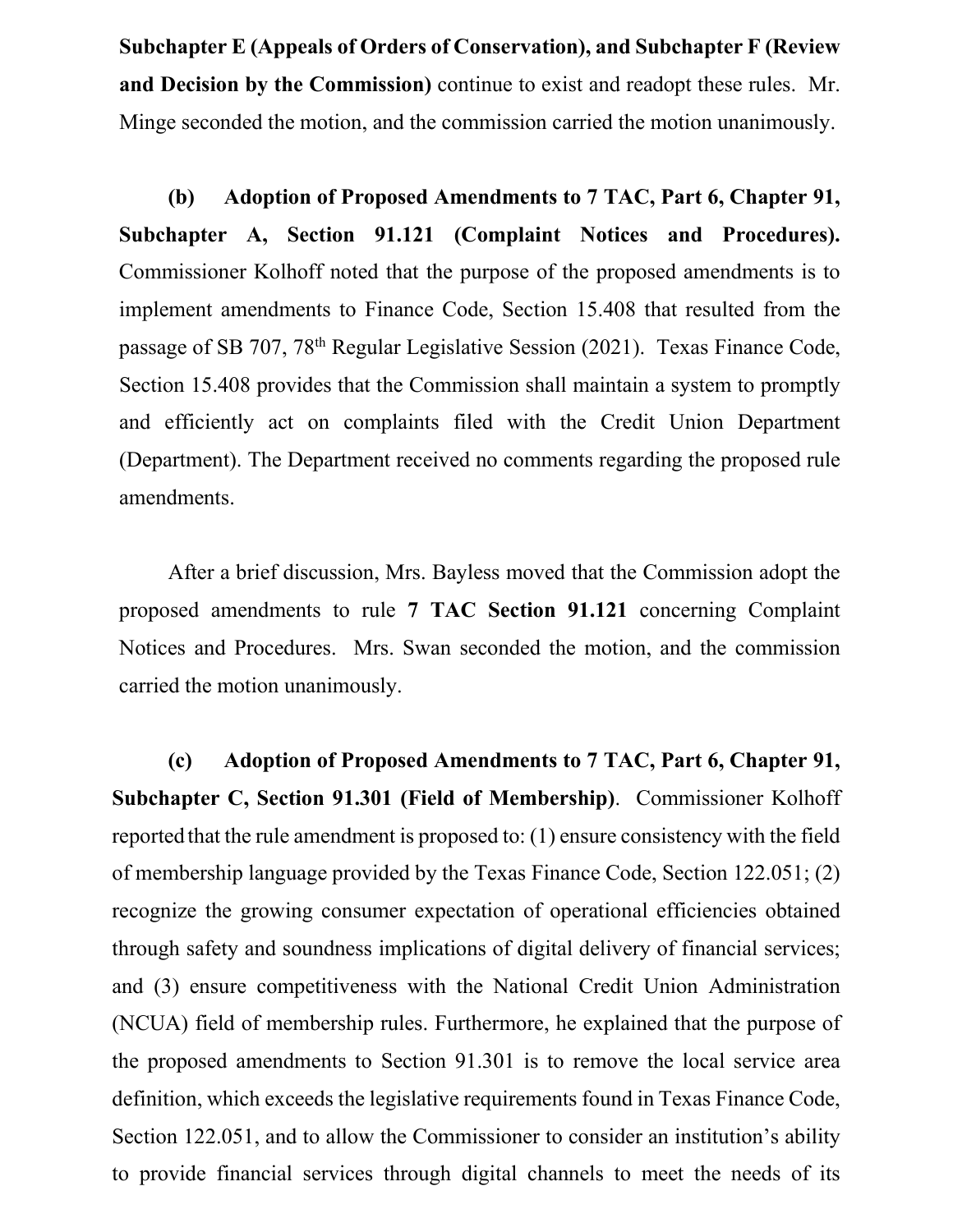membership. The proposed amendments will provide credit unions the full extent of the field of membership provisions found the Texas Finance Code and will help ensure parity with both federal and foreign state credit unions doing business in Texas. Finally, the proposed deletion of Section 91.301(e)(2) removes the related physical office requirements for an approved underserved community field of membership, to ensure the Commissioner can consider an institution's ability to provide digital delivery of financial services.

After a short discussion, Mr. Shurtz moved that the Commission adopt the proposed amendments to rule **7 TAC Section 91.301** concerning Field of Membership. Mrs. Brownlee seconded the motion, and the commission carried the motion unanimously.

**(d) Adoption of Proposed Amendments to 7 TAC, Part 8, Chapter 153 (Home Equity Lending)**. Commissioner Kolhoff reported that the interpretations in 7 Texas Administrative Code, Chapter 153 are administered by the Joint Financial Regulatory Agencies ("Agencies") consisting of the Texas Department of Banking, Department of Savings and Mortgage Lending, Office of Consumer Credit Commissioner, and Texas Credit Union Department. The Agencies distributed an early pre-publication draft of proposed changes to interested stakeholders for review and then held an online webinar regarding the proposed changes. In general, the purposes of the proposed rule changes to 7 Texas Administrative Code, Chapter 153 are to: (1) specify requirements for electronic disclosures and (2) describe Section 50 applicability to out-of-state financial institutions. No comments were received regarding the proposal.

After a brief discussion, Mr. Shurtz moved that the Commission adopt the proposed amendments to **7 TAC, Part 8, Chapter 153** concerning Home Equity Lending. Mrs. Cobb seconded the motion, and the commission carried the motion unanimously.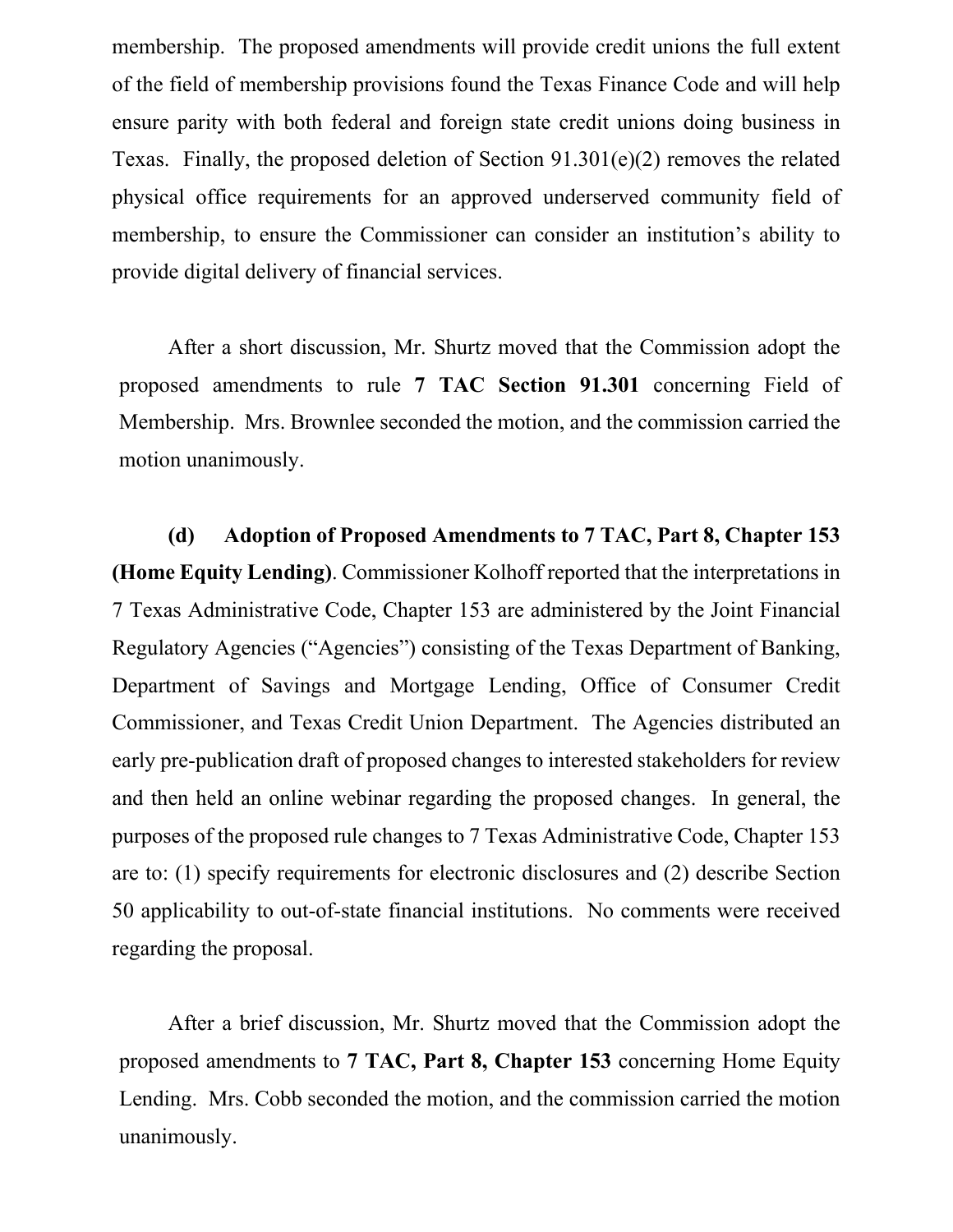**I. RESULTS OF NASCUS ACCREDITATION ONSITE REVIEW**. Commissioner Kolhoff provided a brief synopsis on how the Department is subject to an annual offsite review and an onsite review every five years to maintain its accredited status by the National Association of State Credit Union Supervisors (NASCUS). This review incorporates an evaluation of our program against 50 factors incorporated into five broad sections including: Agency Administration and Finance, Personnel and Training, Examination, Supervisory Powers and Legislative Powers. Commissioner Kolhoff reported that on September 22, 2021, the Department had its exit meeting with the NASCUS Accreditation Review Team and was verbally notified accreditation would continue. He further noted that the Department received no recommendations, 10 accolades, and only 8 suggestions over the 50 factors used to evaluate the agency. Finally, Commissioner Kolhoff expressed his congratulations to the examiners and staff for a job well done.

After a short discussion, the commission took no action.

**C. COMISSIONER EVALUATION COMMITTEE - CONSIDERATION OF THE REPORT AND RECOMMENDATIONS OF THE COMMISSIONER EVALUATION COMMITTEE RELATED TO THE COMMISSIONER'S FY 2021 PERFORMANCE REVIEW AND FY 2022 REMUNERATION.** Chairman Farran announced the Commission would be entering into executive session as provided under Section 551.074 of the Government Code for the purpose of discussing certain personnel issues related to the Commissioner's annual performance evaluation and FY 2022 remuneration. The Commission entered executive session at 9:45 a.m. and reconvened in open session at 10:46 a.m.

Chair Farran noted after returning to open session that no action, decision, or vote was made on matters discussed during the executive session.